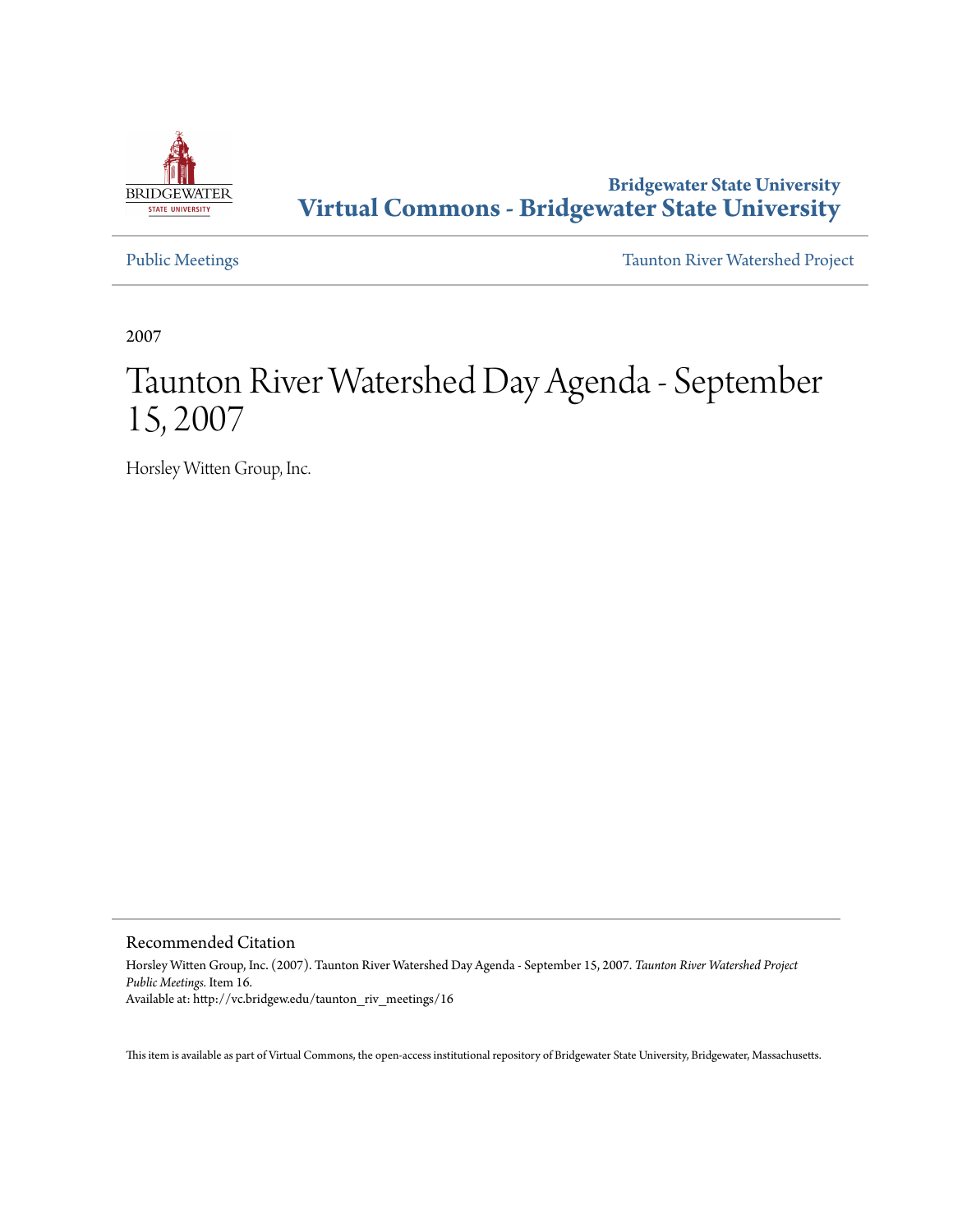# **Welcome to the Taunton River Watershed Day 2007!**

Saturday, September 15, 10:00 am to 2:00 pm

| <b>TIME</b>     | <b>ACTIVITIES</b>                    |                                                                                            | <b>WHERE TO</b>         |
|-----------------|--------------------------------------|--------------------------------------------------------------------------------------------|-------------------------|
|                 |                                      |                                                                                            | <b>MEET</b>             |
| 10:00           | <b>WELCOME</b>                       | Announcements                                                                              |                         |
|                 |                                      | Shoreline Ecology and Wetland Walking Tour<br>with The Nature Conservancy                  | Beach                   |
|                 | <b>TOURS</b>                         | Land Use and Development Walking Tour                                                      | Field                   |
| $10:15 - 12:00$ |                                      | Water Quality Kayak Tour (kayak rentals available)                                         | At or near<br>the Beach |
|                 | <b>CHILDREN'S</b>                    | Shoreline hand-on investigations                                                           | Beach                   |
|                 | <b>ACTIVITY</b>                      | with MassAudubon and Face Painting with Donna                                              |                         |
|                 | <b>KAYAK</b><br><b>RENTALS</b>       | Available onsite courtesy of Canoe Passages                                                |                         |
| <b>Noon</b>     | Remarks by Senator Marc Pacheco      |                                                                                            |                         |
| $11:30 - 12:30$ | <b>LUNCH</b>                         | Burgers and Hot Dogs prepared courtesy of Joe<br>Noberini                                  | <b>Food Tables</b>      |
| $1:00 - 2:00$   | <b>CHILDREN'S</b><br><b>ACTIVITY</b> | Games with Nature's Classroom<br>and Face Painting with Donna                              | Field                   |
| $10:00 - 2:00$  | <b>BOOTHS</b>                        | Please stop by the booths and learn about all the great work<br>going on in the watershed! |                         |